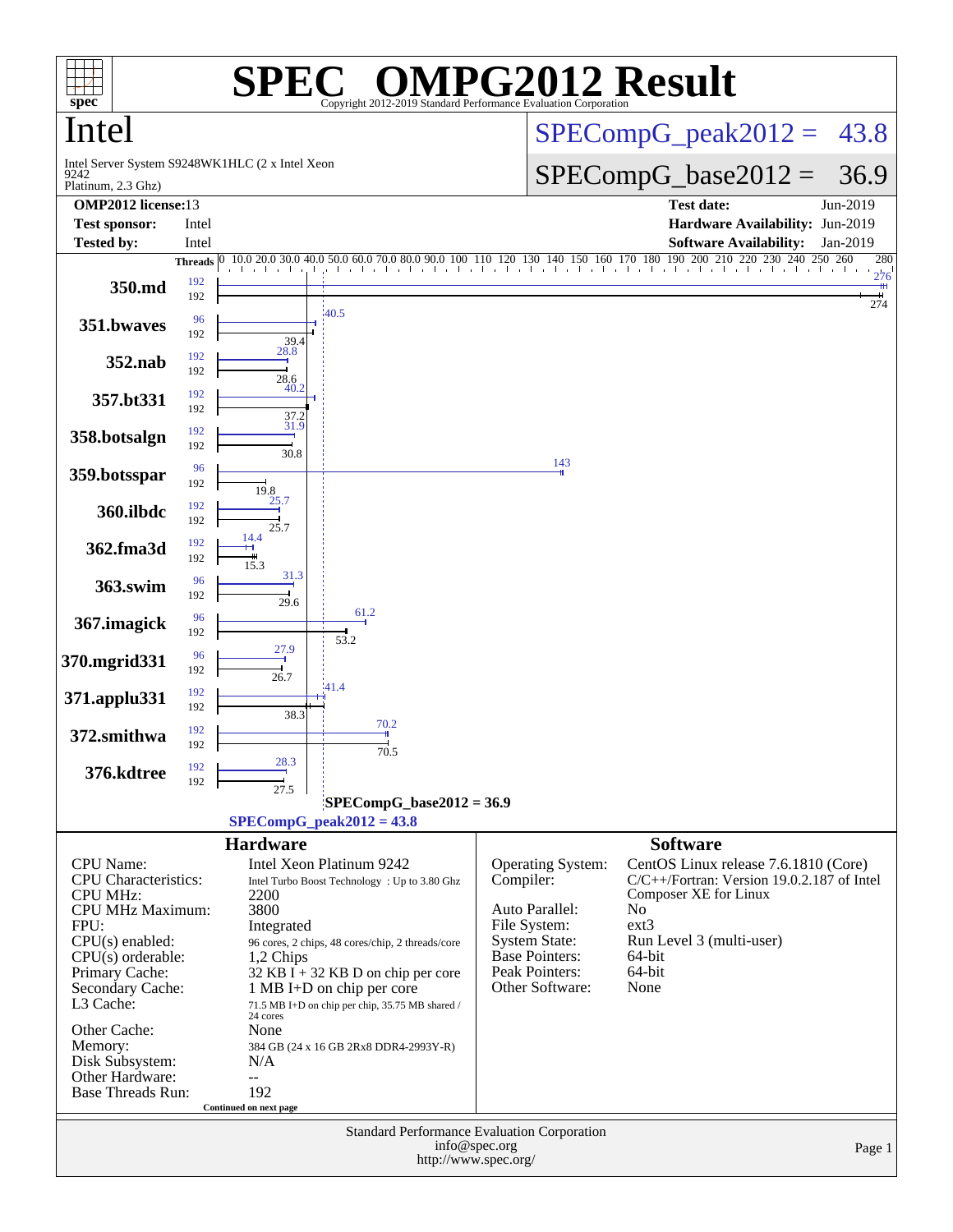

# Intel

9242 Intel Server System S9248WK1HLC (2 x Intel Xeon

## $SPECompG_peak2012 = 43.8$  $SPECompG_peak2012 = 43.8$

## $SPECompG_base2012 = 36.9$  $SPECompG_base2012 = 36.9$

Platinum, 2.3 Ghz)

**[OMP2012 license:](http://www.spec.org/auto/omp2012/Docs/result-fields.html#OMP2012license)**13 **[Test date:](http://www.spec.org/auto/omp2012/Docs/result-fields.html#Testdate)** Jun-2019

**[Test sponsor:](http://www.spec.org/auto/omp2012/Docs/result-fields.html#Testsponsor)** Intel **[Hardware Availability:](http://www.spec.org/auto/omp2012/Docs/result-fields.html#HardwareAvailability)** Jun-2019 **[Tested by:](http://www.spec.org/auto/omp2012/Docs/result-fields.html#Testedby)** Intel **[Software Availability:](http://www.spec.org/auto/omp2012/Docs/result-fields.html#SoftwareAvailability)** Jan-2019

[Minimum Peak Threads:](http://www.spec.org/auto/omp2012/Docs/result-fields.html#MinimumPeakThreads) 96<br>Maximum Peak Threads: 192 [Maximum Peak Threads:](http://www.spec.org/auto/omp2012/Docs/result-fields.html#MaximumPeakThreads)

**[Results Table](http://www.spec.org/auto/omp2012/Docs/result-fields.html#ResultsTable) [Benchmark](http://www.spec.org/auto/omp2012/Docs/result-fields.html#Benchmark) [Threads](http://www.spec.org/auto/omp2012/Docs/result-fields.html#Threads) [Seconds](http://www.spec.org/auto/omp2012/Docs/result-fields.html#Seconds) [Ratio](http://www.spec.org/auto/omp2012/Docs/result-fields.html#Ratio) [Seconds](http://www.spec.org/auto/omp2012/Docs/result-fields.html#Seconds) [Ratio](http://www.spec.org/auto/omp2012/Docs/result-fields.html#Ratio) [Seconds](http://www.spec.org/auto/omp2012/Docs/result-fields.html#Seconds) [Ratio](http://www.spec.org/auto/omp2012/Docs/result-fields.html#Ratio) Base [Threads](http://www.spec.org/auto/omp2012/Docs/result-fields.html#Threads) [Seconds](http://www.spec.org/auto/omp2012/Docs/result-fields.html#Seconds) [Ratio](http://www.spec.org/auto/omp2012/Docs/result-fields.html#Ratio) [Seconds](http://www.spec.org/auto/omp2012/Docs/result-fields.html#Seconds) [Ratio](http://www.spec.org/auto/omp2012/Docs/result-fields.html#Ratio) [Seconds](http://www.spec.org/auto/omp2012/Docs/result-fields.html#Seconds) [Ratio](http://www.spec.org/auto/omp2012/Docs/result-fields.html#Ratio) Peak** [350.md](http://www.spec.org/auto/omp2012/Docs/350.md.html) 192 **[16.9](http://www.spec.org/auto/omp2012/Docs/result-fields.html#Median) [274](http://www.spec.org/auto/omp2012/Docs/result-fields.html#Median)** 17.4 267 16.8 276 192 16.7 278 **[16.8](http://www.spec.org/auto/omp2012/Docs/result-fields.html#Median) [276](http://www.spec.org/auto/omp2012/Docs/result-fields.html#Median)** 16.8 275 [351.bwaves](http://www.spec.org/auto/omp2012/Docs/351.bwaves.html) 192 114 39.7 116 39.2 **[115](http://www.spec.org/auto/omp2012/Docs/result-fields.html#Median) [39.4](http://www.spec.org/auto/omp2012/Docs/result-fields.html#Median)** 96 112 40.6 112 40.4 **[112](http://www.spec.org/auto/omp2012/Docs/result-fields.html#Median) [40.5](http://www.spec.org/auto/omp2012/Docs/result-fields.html#Median)** [352.nab](http://www.spec.org/auto/omp2012/Docs/352.nab.html) 192 **[136](http://www.spec.org/auto/omp2012/Docs/result-fields.html#Median) [28.6](http://www.spec.org/auto/omp2012/Docs/result-fields.html#Median)** 137 28.3 135 28.8 192 **[135](http://www.spec.org/auto/omp2012/Docs/result-fields.html#Median) [28.8](http://www.spec.org/auto/omp2012/Docs/result-fields.html#Median)** 135 28.7 134 29.0 [357.bt331](http://www.spec.org/auto/omp2012/Docs/357.bt331.html) 192 130 36.5 126 37.5 **[127](http://www.spec.org/auto/omp2012/Docs/result-fields.html#Median) [37.2](http://www.spec.org/auto/omp2012/Docs/result-fields.html#Median)** 192 **[118](http://www.spec.org/auto/omp2012/Docs/result-fields.html#Median) [40.2](http://www.spec.org/auto/omp2012/Docs/result-fields.html#Median)** 118 40.2 119 39.9 [358.botsalgn](http://www.spec.org/auto/omp2012/Docs/358.botsalgn.html) 192 **[141](http://www.spec.org/auto/omp2012/Docs/result-fields.html#Median) [30.8](http://www.spec.org/auto/omp2012/Docs/result-fields.html#Median)** 141 30.8 141 30.8 192 **[136](http://www.spec.org/auto/omp2012/Docs/result-fields.html#Median) [31.9](http://www.spec.org/auto/omp2012/Docs/result-fields.html#Median)** 136 31.9 136 31.9 [359.botsspar](http://www.spec.org/auto/omp2012/Docs/359.botsspar.html) 192 262 20.0 **[265](http://www.spec.org/auto/omp2012/Docs/result-fields.html#Median) [19.8](http://www.spec.org/auto/omp2012/Docs/result-fields.html#Median)** 265 19.8 96 36.7 143 36.9 142 **[36.8](http://www.spec.org/auto/omp2012/Docs/result-fields.html#Median) [143](http://www.spec.org/auto/omp2012/Docs/result-fields.html#Median)** [360.ilbdc](http://www.spec.org/auto/omp2012/Docs/360.ilbdc.html) 192 138 25.8 **[139](http://www.spec.org/auto/omp2012/Docs/result-fields.html#Median) [25.7](http://www.spec.org/auto/omp2012/Docs/result-fields.html#Median)** 141 25.3 192 140 25.4 **[139](http://www.spec.org/auto/omp2012/Docs/result-fields.html#Median) [25.7](http://www.spec.org/auto/omp2012/Docs/result-fields.html#Median)** 138 25.8 [362.fma3d](http://www.spec.org/auto/omp2012/Docs/362.fma3d.html) 192 262 14.5 **[249](http://www.spec.org/auto/omp2012/Docs/result-fields.html#Median) [15.3](http://www.spec.org/auto/omp2012/Docs/result-fields.html#Median)** 237 16.0 192 256 14.9 329 11.5 **[264](http://www.spec.org/auto/omp2012/Docs/result-fields.html#Median) [14.4](http://www.spec.org/auto/omp2012/Docs/result-fields.html#Median)** [363.swim](http://www.spec.org/auto/omp2012/Docs/363.swim.html) 192 **[153](http://www.spec.org/auto/omp2012/Docs/result-fields.html#Median) [29.6](http://www.spec.org/auto/omp2012/Docs/result-fields.html#Median)** 154 29.3 152 29.8 96 **[145](http://www.spec.org/auto/omp2012/Docs/result-fields.html#Median) [31.3](http://www.spec.org/auto/omp2012/Docs/result-fields.html#Median)** 145 31.3 145 31.3 [367.imagick](http://www.spec.org/auto/omp2012/Docs/367.imagick.html) 192 133 53.1 **[132](http://www.spec.org/auto/omp2012/Docs/result-fields.html#Median) [53.2](http://www.spec.org/auto/omp2012/Docs/result-fields.html#Median)** 132 53.5 96 **[115](http://www.spec.org/auto/omp2012/Docs/result-fields.html#Median) [61.2](http://www.spec.org/auto/omp2012/Docs/result-fields.html#Median)** 114 61.4 115 61.0 [370.mgrid331](http://www.spec.org/auto/omp2012/Docs/370.mgrid331.html) 192 165 26.8 **[165](http://www.spec.org/auto/omp2012/Docs/result-fields.html#Median) [26.7](http://www.spec.org/auto/omp2012/Docs/result-fields.html#Median)** 167 26.5 96 **[159](http://www.spec.org/auto/omp2012/Docs/result-fields.html#Median) [27.9](http://www.spec.org/auto/omp2012/Docs/result-fields.html#Median)** 159 27.9 158 27.9 [371.applu331](http://www.spec.org/auto/omp2012/Docs/371.applu331.html) 192 138 44.0 166 36.4 **[158](http://www.spec.org/auto/omp2012/Docs/result-fields.html#Median) [38.3](http://www.spec.org/auto/omp2012/Docs/result-fields.html#Median)** 192 163 37.1 **[147](http://www.spec.org/auto/omp2012/Docs/result-fields.html#Median) [41.4](http://www.spec.org/auto/omp2012/Docs/result-fields.html#Median)** 137 44.4 [372.smithwa](http://www.spec.org/auto/omp2012/Docs/372.smithwa.html) 192 **[76.0](http://www.spec.org/auto/omp2012/Docs/result-fields.html#Median) [70.5](http://www.spec.org/auto/omp2012/Docs/result-fields.html#Median)** 76.0 70.6 76.0 70.5 192 75.9 70.6 77.1 69.5 **[76.4](http://www.spec.org/auto/omp2012/Docs/result-fields.html#Median) [70.2](http://www.spec.org/auto/omp2012/Docs/result-fields.html#Median)** [376.kdtree](http://www.spec.org/auto/omp2012/Docs/376.kdtree.html) 192 164 27.5 163 27.5 **[163](http://www.spec.org/auto/omp2012/Docs/result-fields.html#Median) [27.5](http://www.spec.org/auto/omp2012/Docs/result-fields.html#Median)** 192 158 28.4 159 28.3 **[159](http://www.spec.org/auto/omp2012/Docs/result-fields.html#Median) [28.3](http://www.spec.org/auto/omp2012/Docs/result-fields.html#Median)** Results appear in the [order in which they were run.](http://www.spec.org/auto/omp2012/Docs/result-fields.html#RunOrder) Bold underlined text [indicates a median measurement.](http://www.spec.org/auto/omp2012/Docs/result-fields.html#Median)

### **[Platform Notes](http://www.spec.org/auto/omp2012/Docs/result-fields.html#PlatformNotes)**

 The system used pre-release CPUs running at 2200 MHz instead of the nominal base frequency (2300 MHz). Sysinfo program /nfs/pdx/home/aknyaze1/OMP2012/1.1/Docs/sysinfo Revision 563 of 2016-06-10 (097295389cf6073d8c3b03fa376740a5) running on ortce-clxap2 Tue Jun 4 08:41:42 2019

 This section contains SUT (System Under Test) info as seen by some common utilities. To remove or add to this section, see: <http://www.spec.org/omp2012/Docs/config.html#sysinfo>

Standard Performance Evaluation Corporation From /proc/cpuinfo model name : Genuine Intel(R) CPU 0000%@ 4 "physical id"s (chips) 192 "processors" cores, siblings (Caution: counting these is hw and system dependent. The following excerpts from /proc/cpuinfo might not be reliable. Use with caution.) cpu cores : 24 siblings : 48 physical 0: cores 0 1 2 3 4 5 6 9 10 11 12 13 16 17 18 19 20 21 24 25 26 27 28 29 physical 1: cores 0 1 2 3 4 5 6 8 10 11 12 13 16 17 18 19 20 21 24 25 26 27 28 29 Continued on next page

[info@spec.org](mailto:info@spec.org) <http://www.spec.org/>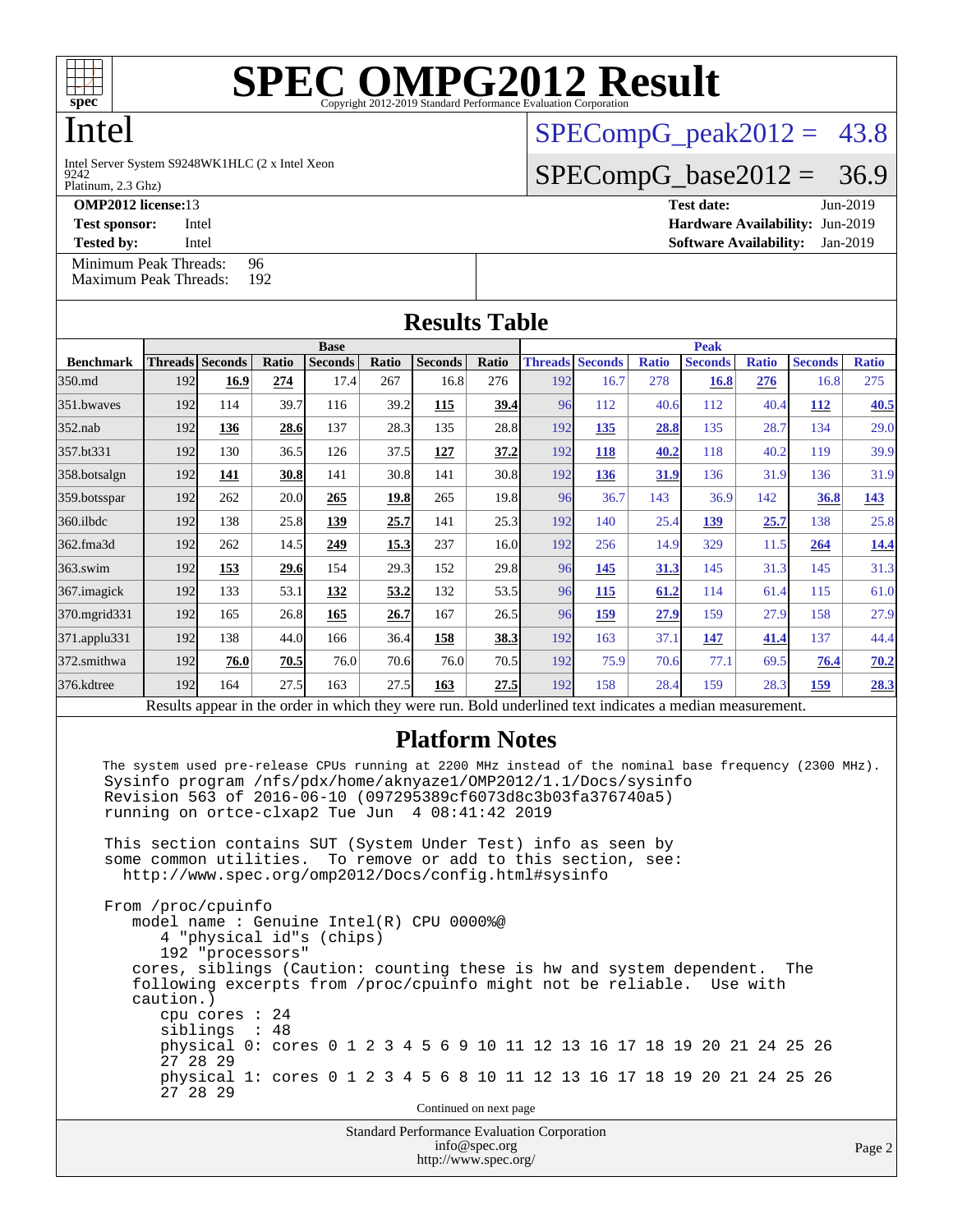

## Intel

Platinum, 2.3 Ghz) 9242 Intel Server System S9248WK1HLC (2 x Intel Xeon  $SPECompG_peak2012 = 43.8$  $SPECompG_peak2012 = 43.8$ 

 $SPECompG_base2012 = 36.9$  $SPECompG_base2012 = 36.9$ 

**[OMP2012 license:](http://www.spec.org/auto/omp2012/Docs/result-fields.html#OMP2012license)**13 **[Test date:](http://www.spec.org/auto/omp2012/Docs/result-fields.html#Testdate)** Jun-2019 **[Test sponsor:](http://www.spec.org/auto/omp2012/Docs/result-fields.html#Testsponsor)** Intel **[Hardware Availability:](http://www.spec.org/auto/omp2012/Docs/result-fields.html#HardwareAvailability)** Jun-2019 **[Tested by:](http://www.spec.org/auto/omp2012/Docs/result-fields.html#Testedby)** Intel **[Software Availability:](http://www.spec.org/auto/omp2012/Docs/result-fields.html#SoftwareAvailability)** Jan-2019

### **[Platform Notes \(Continued\)](http://www.spec.org/auto/omp2012/Docs/result-fields.html#PlatformNotes)**

Standard Performance Evaluation Corporation [info@spec.org](mailto:info@spec.org) physical 2: cores 0 1 2 3 4 5 6 9 10 11 12 13 16 17 18 19 20 21 24 25 26 27 28 29 physical 3: cores 0 1 2 3 4 5 6 8 9 10 11 12 13 16 17 18 19 20 21 25 26 27 28 29 cache size : 36608 KB From /proc/meminfo MemTotal: 394795892 kB HugePages\_Total: 0<br>Hugepagesize: 2048 kB Hugepagesize: From /etc/\*release\* /etc/\*version\* centos-release: CentOS Linux release 7.6.1810 (Core) centos-release-upstream: Derived from Red Hat Enterprise Linux 7.6 (Source) os-release: NAME="CentOS Linux" VERSION="7 (Core)" ID="centos" ID\_LIKE="rhel fedora" VERSION\_ID="7" PRETTY\_NAME="CentOS Linux 7 (Core)" ANSI\_COLOR="0;31" CPE\_NAME="cpe:/o:centos:centos:7" redhat-release: CentOS Linux release 7.6.1810 (Core) system-release: CentOS Linux release 7.6.1810 (Core) system-release-cpe: cpe:/o:centos:centos:7 uname -a: Linux ortce-clxap2 3.10.0-957.10.1.el7.x86\_64 #1 SMP Mon Mar 18 15:06:45 UTC 2019 x86\_64 x86\_64 x86\_64 GNU/Linux run-level 3 Apr 25 12:54 SPEC is set to: /nfs/pdx/home/aknyaze1/OMP2012/1.1 Filesystem Type Size Used Avail Use% Mounted on cthor-fs1.jf.intel.com:/home/aknyaze1 nfs 29T 16T 13T 55% /nfs/pdx/home/aknyaze1 Additional information from dmidecode: Warning: Use caution when you interpret this section. The 'dmidecode' program reads system data which is "intended to allow hardware to be accurately determined", but the intent may not be met, as there are frequent changes to hardware, firmware, and the "DMTF SMBIOS" standard. (End of data from sysinfo program)

<http://www.spec.org/>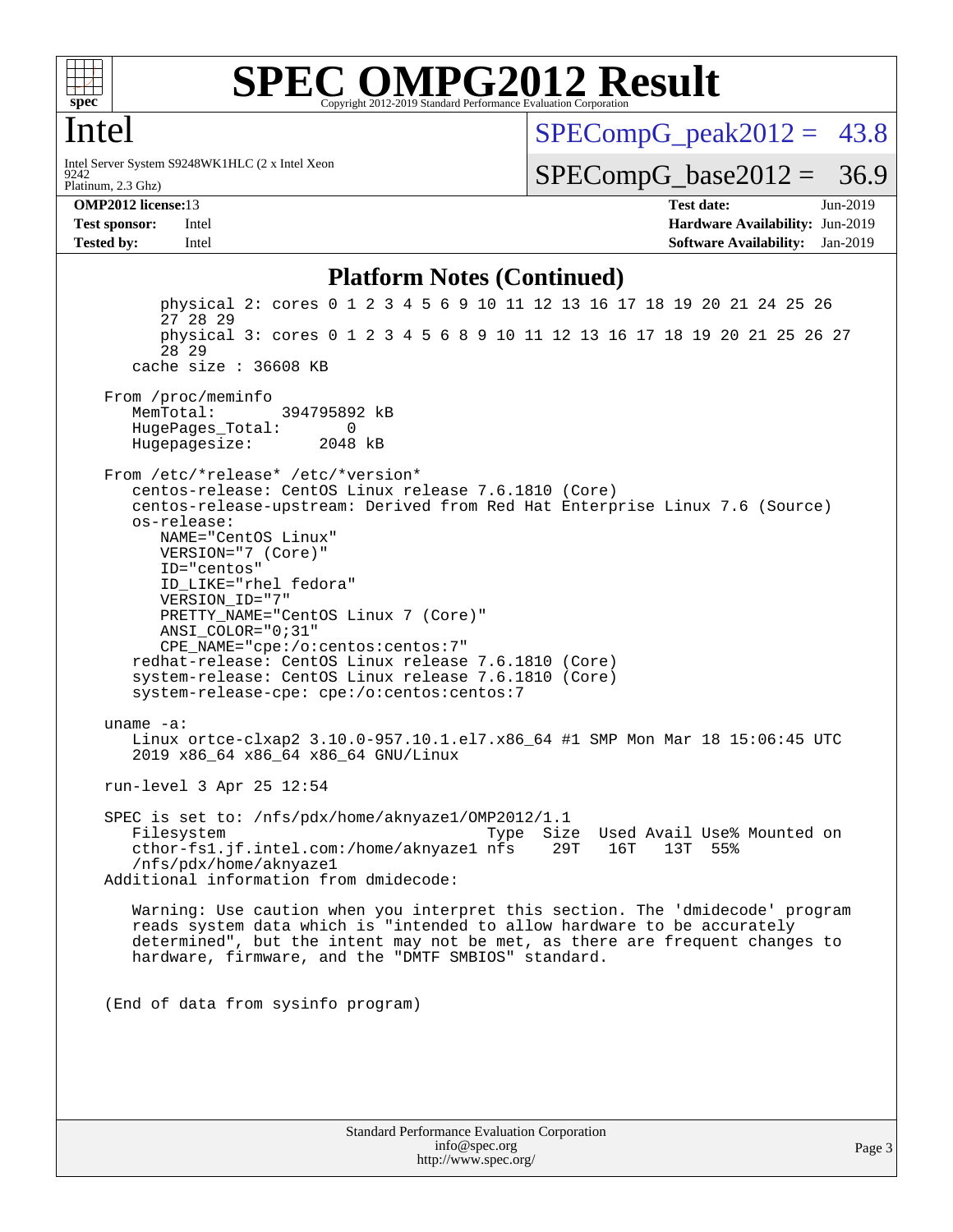

## Intel

9242 Intel Server System S9248WK1HLC (2 x Intel Xeon  $SPECompG_peak2012 = 43.8$  $SPECompG_peak2012 = 43.8$ 

 $SPECompG_base2012 = 36.9$  $SPECompG_base2012 = 36.9$ 

Platinum, 2.3 Ghz)

**[OMP2012 license:](http://www.spec.org/auto/omp2012/Docs/result-fields.html#OMP2012license)**13 **[Test date:](http://www.spec.org/auto/omp2012/Docs/result-fields.html#Testdate)** Jun-2019 **[Test sponsor:](http://www.spec.org/auto/omp2012/Docs/result-fields.html#Testsponsor)** Intel **[Hardware Availability:](http://www.spec.org/auto/omp2012/Docs/result-fields.html#HardwareAvailability)** Jun-2019 **[Tested by:](http://www.spec.org/auto/omp2012/Docs/result-fields.html#Testedby)** Intel **[Software Availability:](http://www.spec.org/auto/omp2012/Docs/result-fields.html#SoftwareAvailability)** Jan-2019

### **[General Notes](http://www.spec.org/auto/omp2012/Docs/result-fields.html#GeneralNotes)**

```
Standard Performance Evaluation Corporation
                                    info@spec.org
                                   http://www.spec.org/
                                                                                     Page 4
========================================================================
General base OMP Library Settings
  ENV_KMP_AFFINITY=compact,0,granularity=fine,verbose
========================================================================
General peak OMP Library Settings
  ENV_KMP_AFFINITY=compact,0,granularity=fine,verbose
========================================================================
Per benchmark peak OMP Library Settings
========================================================================
System settings notes:
  Intel Turbo Boost Technology (Turbo) : Enabled
========================================================================
General OMP Library Settings
  KMP_LIBRARY=turnaround
  KMP_STACKSIZE=292M
  KMP_BLOCKTIME=infinite
  OMP_DYNAMIC=FALSE
  OMP_NESTED=FALSE
  OMP_SCHEDULE=static
Spectre and Meltdown
Yes: The test sponsor attests, as of date of publication, that CVE-2017-5754 (Meltdown)
is mitigated in the system as tested and documented.
Yes: The test sponsor attests, as of date of publication, that CVE-2017-5753 (Spectre variant 1)
is mitigated in the system as tested and documented.
Yes: The test sponsor attests, as of date of publication, that CVE-2017-5715 (Spectre variant 2)
is mitigated in the system as tested and documented.
========================================================================
351.bwaves:peak:
  ENV_KMP_AFFINITY=compact,1,granularity=fine,verbose
========================================================================
359.botsspar:peak:
  ENV_KMP_AFFINITY=compact,1,granularity=fine,verbose
========================================================================
363.swim:peak:
  ENV_KMP_AFFINITY=compact,1,granularity=fine,verbose
========================================================================
367.imagick:peak:
  ENV_KMP_AFFINITY=compact,1,granularity=fine,verbose
========================================================================
370.mgrid331:peak:
  ENV_KMP_AFFINITY=compact,1,granularity=fine,verbose
========================================================================
                                   Continued on next page
```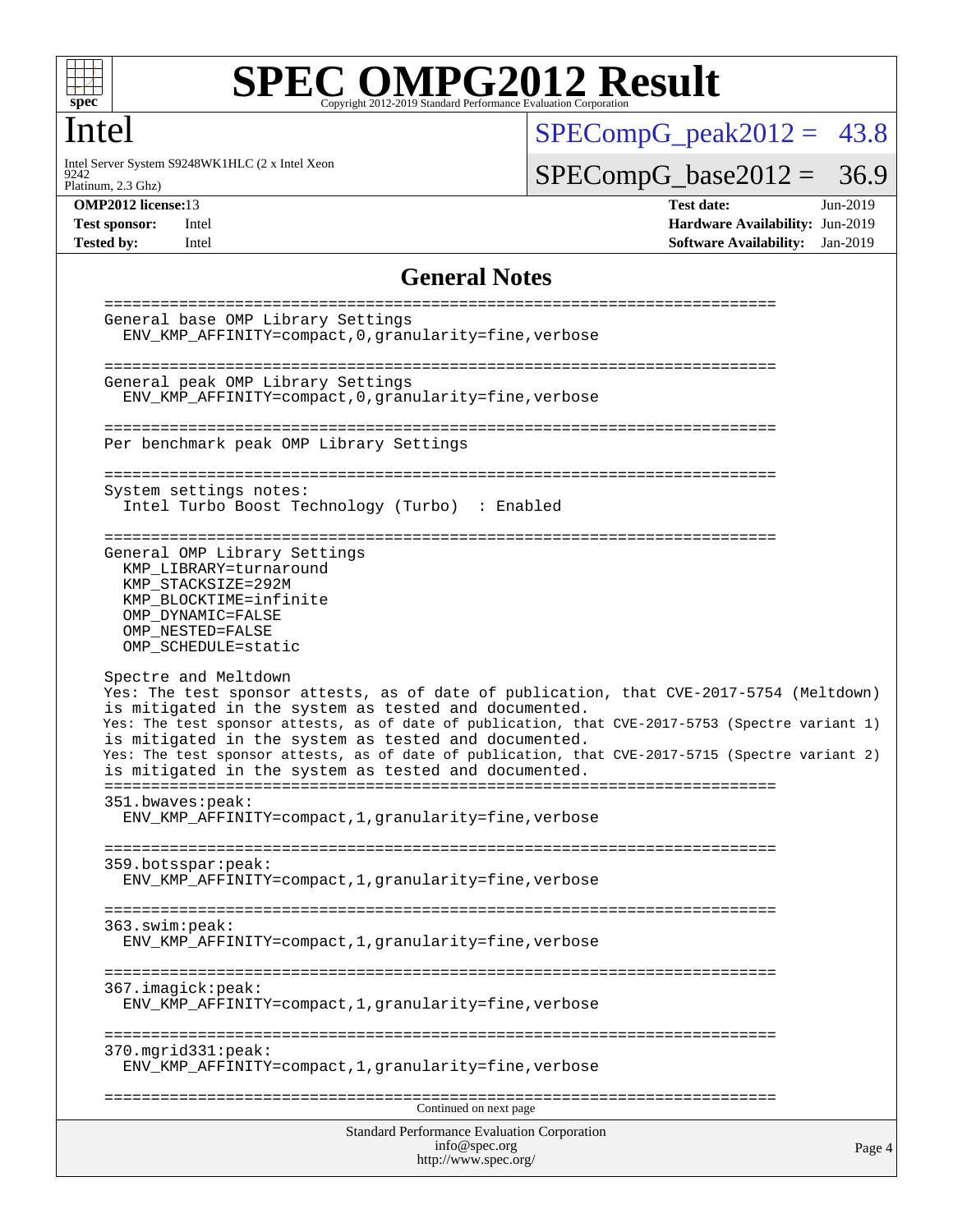

## Intel

 $9242$ Intel Server System S9248WK1HLC (2 x Intel Xeon

Platinum, 2.3 Ghz)

 $SPECompG_peak2012 = 43.8$  $SPECompG_peak2012 = 43.8$ 

 $SPECompG_base2012 = 36.9$  $SPECompG_base2012 = 36.9$ 

**[OMP2012 license:](http://www.spec.org/auto/omp2012/Docs/result-fields.html#OMP2012license)**13 **[Test date:](http://www.spec.org/auto/omp2012/Docs/result-fields.html#Testdate)** Jun-2019 **[Test sponsor:](http://www.spec.org/auto/omp2012/Docs/result-fields.html#Testsponsor)** Intel **[Hardware Availability:](http://www.spec.org/auto/omp2012/Docs/result-fields.html#HardwareAvailability)** Jun-2019 **[Tested by:](http://www.spec.org/auto/omp2012/Docs/result-fields.html#Testedby)** Intel **[Software Availability:](http://www.spec.org/auto/omp2012/Docs/result-fields.html#SoftwareAvailability)** Jan-2019

### **[General Notes \(Continued\)](http://www.spec.org/auto/omp2012/Docs/result-fields.html#GeneralNotes)**

371.applu331:peak:

Compiler: Fortran: Version 19.0.3.199 of Intel Composer XE for Linux

# **[Base Compiler Invocation](http://www.spec.org/auto/omp2012/Docs/result-fields.html#BaseCompilerInvocation)**

[C benchmarks](http://www.spec.org/auto/omp2012/Docs/result-fields.html#Cbenchmarks): [icc](http://www.spec.org/omp2012/results/res2019q3/omp2012-20190604-00179.flags.html#user_CCbase_intel_icc_a87c68a857bc5ec5362391a49d3a37a6)

[C++ benchmarks:](http://www.spec.org/auto/omp2012/Docs/result-fields.html#CXXbenchmarks) [icpc](http://www.spec.org/omp2012/results/res2019q3/omp2012-20190604-00179.flags.html#user_CXXbase_intel_icpc_2d899f8d163502b12eb4a60069f80c1c)

[Fortran benchmarks](http://www.spec.org/auto/omp2012/Docs/result-fields.html#Fortranbenchmarks): [ifort](http://www.spec.org/omp2012/results/res2019q3/omp2012-20190604-00179.flags.html#user_FCbase_intel_ifort_8a5e5e06b19a251bdeaf8fdab5d62f20)

# **[Base Portability Flags](http://www.spec.org/auto/omp2012/Docs/result-fields.html#BasePortabilityFlags)**

 350.md: [-FR](http://www.spec.org/omp2012/results/res2019q3/omp2012-20190604-00179.flags.html#user_baseFPORTABILITY350_md_f-FR) 357.bt331: [-mcmodel=medium](http://www.spec.org/omp2012/results/res2019q3/omp2012-20190604-00179.flags.html#user_basePORTABILITY357_bt331_f-mcmodel_3a41622424bdd074c4f0f2d2f224c7e5) 363.swim: [-mcmodel=medium](http://www.spec.org/omp2012/results/res2019q3/omp2012-20190604-00179.flags.html#user_basePORTABILITY363_swim_f-mcmodel_3a41622424bdd074c4f0f2d2f224c7e5) 367.imagick: [-std=c99](http://www.spec.org/omp2012/results/res2019q3/omp2012-20190604-00179.flags.html#user_baseCPORTABILITY367_imagick_f-std_2ec6533b6e06f1c4a6c9b78d9e9cde24)

# **[Base Optimization Flags](http://www.spec.org/auto/omp2012/Docs/result-fields.html#BaseOptimizationFlags)**

[C benchmarks](http://www.spec.org/auto/omp2012/Docs/result-fields.html#Cbenchmarks):

[-O3](http://www.spec.org/omp2012/results/res2019q3/omp2012-20190604-00179.flags.html#user_CCbase_f-O3) [-qopenmp](http://www.spec.org/omp2012/results/res2019q3/omp2012-20190604-00179.flags.html#user_CCbase_f-qopenmp) [-xCORE-AVX512](http://www.spec.org/omp2012/results/res2019q3/omp2012-20190604-00179.flags.html#user_CCbase_f-xCORE-AVX512) [-qopt-zmm-usage=high](http://www.spec.org/omp2012/results/res2019q3/omp2012-20190604-00179.flags.html#user_CCbase_f-qopt-zmm-usage_213d857421e75f2db2f896f7900465fb) [-fp-model fast=2](http://www.spec.org/omp2012/results/res2019q3/omp2012-20190604-00179.flags.html#user_CCbase_f-fp-model_a7fb8ccb7275e23f0079632c153cfcab) [-ansi-alias](http://www.spec.org/omp2012/results/res2019q3/omp2012-20190604-00179.flags.html#user_CCbase_f-ansi-alias) [-no-prec-div](http://www.spec.org/omp2012/results/res2019q3/omp2012-20190604-00179.flags.html#user_CCbase_f-no-prec-div) [-no-prec-sqrt](http://www.spec.org/omp2012/results/res2019q3/omp2012-20190604-00179.flags.html#user_CCbase_f-no-prec-sqrt) [-ipo](http://www.spec.org/omp2012/results/res2019q3/omp2012-20190604-00179.flags.html#user_CCbase_f-ipo_84062ab53814f613187d02344b8f49a7) [-qopt-prefetch=0](http://www.spec.org/omp2012/results/res2019q3/omp2012-20190604-00179.flags.html#user_CCbase_f-qopt-prefetch_ce172c705aa924d14c76f32fff3f4886)

[C++ benchmarks:](http://www.spec.org/auto/omp2012/Docs/result-fields.html#CXXbenchmarks)

[-O3](http://www.spec.org/omp2012/results/res2019q3/omp2012-20190604-00179.flags.html#user_CXXbase_f-O3) [-qopenmp](http://www.spec.org/omp2012/results/res2019q3/omp2012-20190604-00179.flags.html#user_CXXbase_f-qopenmp) [-xCORE-AVX512](http://www.spec.org/omp2012/results/res2019q3/omp2012-20190604-00179.flags.html#user_CXXbase_f-xCORE-AVX512) [-qopt-zmm-usage=high](http://www.spec.org/omp2012/results/res2019q3/omp2012-20190604-00179.flags.html#user_CXXbase_f-qopt-zmm-usage_213d857421e75f2db2f896f7900465fb) [-fp-model fast=2](http://www.spec.org/omp2012/results/res2019q3/omp2012-20190604-00179.flags.html#user_CXXbase_f-fp-model_a7fb8ccb7275e23f0079632c153cfcab) [-ansi-alias](http://www.spec.org/omp2012/results/res2019q3/omp2012-20190604-00179.flags.html#user_CXXbase_f-ansi-alias) [-no-prec-div](http://www.spec.org/omp2012/results/res2019q3/omp2012-20190604-00179.flags.html#user_CXXbase_f-no-prec-div) [-no-prec-sqrt](http://www.spec.org/omp2012/results/res2019q3/omp2012-20190604-00179.flags.html#user_CXXbase_f-no-prec-sqrt) [-ipo](http://www.spec.org/omp2012/results/res2019q3/omp2012-20190604-00179.flags.html#user_CXXbase_f-ipo_84062ab53814f613187d02344b8f49a7) [-qopt-prefetch=0](http://www.spec.org/omp2012/results/res2019q3/omp2012-20190604-00179.flags.html#user_CXXbase_f-qopt-prefetch_ce172c705aa924d14c76f32fff3f4886)

[Fortran benchmarks](http://www.spec.org/auto/omp2012/Docs/result-fields.html#Fortranbenchmarks):

[-O3](http://www.spec.org/omp2012/results/res2019q3/omp2012-20190604-00179.flags.html#user_FCbase_f-O3) [-qopenmp](http://www.spec.org/omp2012/results/res2019q3/omp2012-20190604-00179.flags.html#user_FCbase_f-qopenmp) [-xCORE-AVX512](http://www.spec.org/omp2012/results/res2019q3/omp2012-20190604-00179.flags.html#user_FCbase_f-xCORE-AVX512) [-qopt-zmm-usage=high](http://www.spec.org/omp2012/results/res2019q3/omp2012-20190604-00179.flags.html#user_FCbase_f-qopt-zmm-usage_213d857421e75f2db2f896f7900465fb) [-fp-model fast=2](http://www.spec.org/omp2012/results/res2019q3/omp2012-20190604-00179.flags.html#user_FCbase_f-fp-model_a7fb8ccb7275e23f0079632c153cfcab) [-ansi-alias](http://www.spec.org/omp2012/results/res2019q3/omp2012-20190604-00179.flags.html#user_FCbase_f-ansi-alias) [-no-prec-div](http://www.spec.org/omp2012/results/res2019q3/omp2012-20190604-00179.flags.html#user_FCbase_f-no-prec-div) [-no-prec-sqrt](http://www.spec.org/omp2012/results/res2019q3/omp2012-20190604-00179.flags.html#user_FCbase_f-no-prec-sqrt) [-ipo](http://www.spec.org/omp2012/results/res2019q3/omp2012-20190604-00179.flags.html#user_FCbase_f-ipo_84062ab53814f613187d02344b8f49a7) [-qopt-prefetch=0](http://www.spec.org/omp2012/results/res2019q3/omp2012-20190604-00179.flags.html#user_FCbase_f-qopt-prefetch_ce172c705aa924d14c76f32fff3f4886) [-align all](http://www.spec.org/omp2012/results/res2019q3/omp2012-20190604-00179.flags.html#user_FCbase_f-align_1ebfa66158b49aff21b037afc4046011)

# **[Peak Compiler Invocation](http://www.spec.org/auto/omp2012/Docs/result-fields.html#PeakCompilerInvocation)**

[C benchmarks](http://www.spec.org/auto/omp2012/Docs/result-fields.html#Cbenchmarks):  $i$ cc

[C++ benchmarks:](http://www.spec.org/auto/omp2012/Docs/result-fields.html#CXXbenchmarks) [icpc](http://www.spec.org/omp2012/results/res2019q3/omp2012-20190604-00179.flags.html#user_CXXpeak_intel_icpc_2d899f8d163502b12eb4a60069f80c1c)

Continued on next page

Standard Performance Evaluation Corporation [info@spec.org](mailto:info@spec.org) <http://www.spec.org/>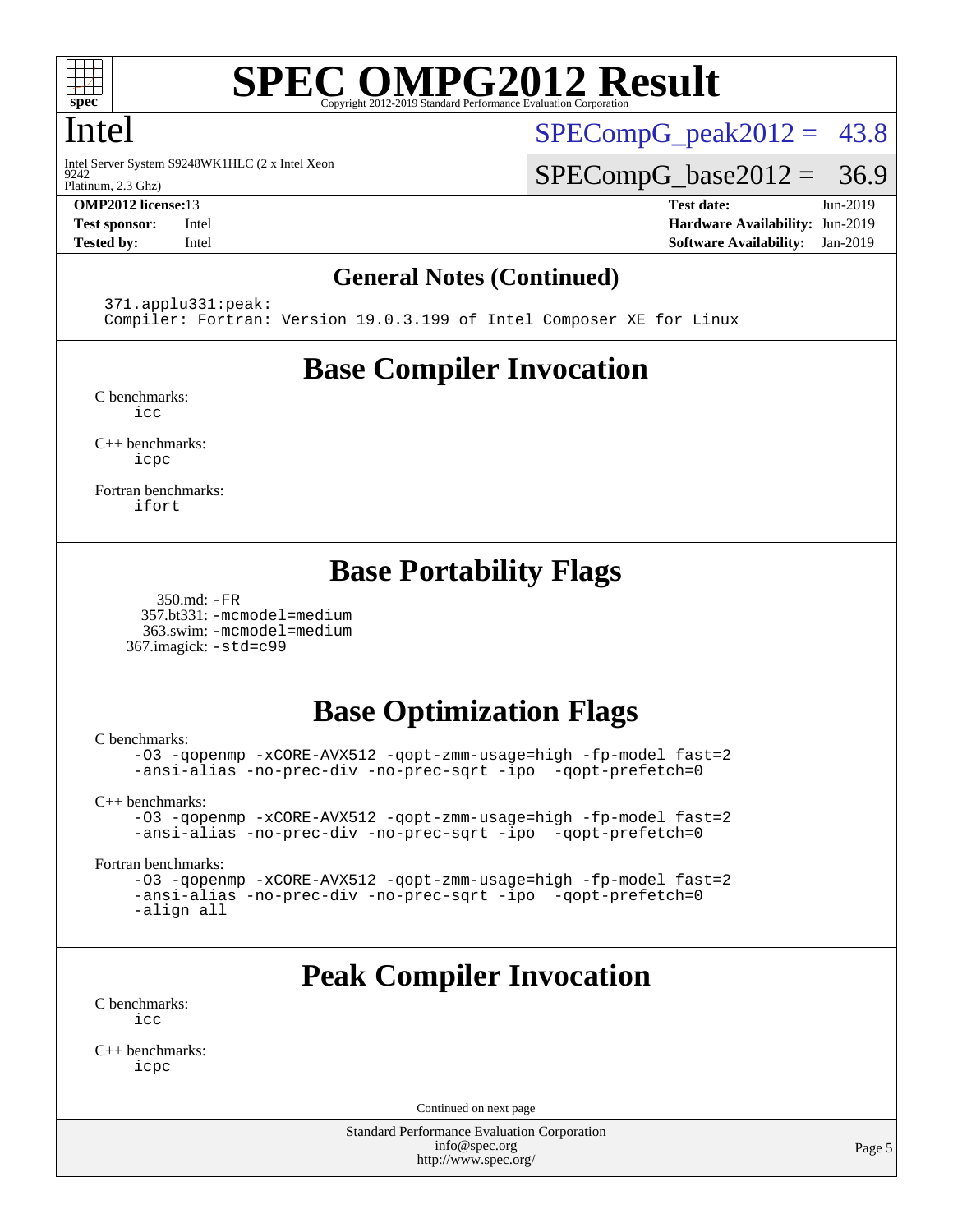

## Intel

9242 Intel Server System S9248WK1HLC (2 x Intel Xeon  $SPECompG<sub>peak2012</sub> = 43.8$ 

 $SPECompG_base2012 = 36.9$  $SPECompG_base2012 = 36.9$ 

Platinum, 2.3 Ghz)

**[OMP2012 license:](http://www.spec.org/auto/omp2012/Docs/result-fields.html#OMP2012license)**13 **[Test date:](http://www.spec.org/auto/omp2012/Docs/result-fields.html#Testdate)** Jun-2019 **[Test sponsor:](http://www.spec.org/auto/omp2012/Docs/result-fields.html#Testsponsor)** Intel **[Hardware Availability:](http://www.spec.org/auto/omp2012/Docs/result-fields.html#HardwareAvailability)** Jun-2019 **[Tested by:](http://www.spec.org/auto/omp2012/Docs/result-fields.html#Testedby)** Intel **[Software Availability:](http://www.spec.org/auto/omp2012/Docs/result-fields.html#SoftwareAvailability)** Jan-2019

# **[Peak Compiler Invocation \(Continued\)](http://www.spec.org/auto/omp2012/Docs/result-fields.html#PeakCompilerInvocation)**

[Fortran benchmarks \(except as noted below\)](http://www.spec.org/auto/omp2012/Docs/result-fields.html#Fortranbenchmarksexceptasnotedbelow): [ifort](http://www.spec.org/omp2012/results/res2019q3/omp2012-20190604-00179.flags.html#user_FCpeak_intel_ifort_8a5e5e06b19a251bdeaf8fdab5d62f20)

371.applu331: [/opt/intel/compilers\\_and\\_libraries\\_2019.3.199/linux/bin/intel64/ifort](http://www.spec.org/omp2012/results/res2019q3/omp2012-20190604-00179.flags.html#user_peakFCLD371_applu331_intel_ifort_d0a20e4cb9a75ea9037e0d01ed7f0e6d)

# **[Peak Portability Flags](http://www.spec.org/auto/omp2012/Docs/result-fields.html#PeakPortabilityFlags)**

 350.md: [-FR](http://www.spec.org/omp2012/results/res2019q3/omp2012-20190604-00179.flags.html#user_peakFPORTABILITY350_md_f-FR) 357.bt331: [-mcmodel=medium](http://www.spec.org/omp2012/results/res2019q3/omp2012-20190604-00179.flags.html#user_peakPORTABILITY357_bt331_f-mcmodel_3a41622424bdd074c4f0f2d2f224c7e5) 363.swim: [-mcmodel=medium](http://www.spec.org/omp2012/results/res2019q3/omp2012-20190604-00179.flags.html#user_peakPORTABILITY363_swim_f-mcmodel_3a41622424bdd074c4f0f2d2f224c7e5) 367.imagick: [-std=c99](http://www.spec.org/omp2012/results/res2019q3/omp2012-20190604-00179.flags.html#user_peakCPORTABILITY367_imagick_f-std_2ec6533b6e06f1c4a6c9b78d9e9cde24)

# **[Peak Optimization Flags](http://www.spec.org/auto/omp2012/Docs/result-fields.html#PeakOptimizationFlags)**

[C benchmarks](http://www.spec.org/auto/omp2012/Docs/result-fields.html#Cbenchmarks):

 352.nab: [-O3](http://www.spec.org/omp2012/results/res2019q3/omp2012-20190604-00179.flags.html#user_peakOPTIMIZE352_nab_f-O3) [-qopenmp](http://www.spec.org/omp2012/results/res2019q3/omp2012-20190604-00179.flags.html#user_peakOPTIMIZE352_nab_f-qopenmp) [-xCORE-AVX512](http://www.spec.org/omp2012/results/res2019q3/omp2012-20190604-00179.flags.html#user_peakOPTIMIZE352_nab_f-xCORE-AVX512) [-qopt-zmm-usage=high](http://www.spec.org/omp2012/results/res2019q3/omp2012-20190604-00179.flags.html#user_peakOPTIMIZE352_nab_f-qopt-zmm-usage_213d857421e75f2db2f896f7900465fb) [-fp-model fast=2](http://www.spec.org/omp2012/results/res2019q3/omp2012-20190604-00179.flags.html#user_peakOPTIMIZE352_nab_f-fp-model_a7fb8ccb7275e23f0079632c153cfcab) [-ansi-alias](http://www.spec.org/omp2012/results/res2019q3/omp2012-20190604-00179.flags.html#user_peakOPTIMIZE352_nab_f-ansi-alias) [-no-prec-div](http://www.spec.org/omp2012/results/res2019q3/omp2012-20190604-00179.flags.html#user_peakOPTIMIZE352_nab_f-no-prec-div) [-no-prec-sqrt](http://www.spec.org/omp2012/results/res2019q3/omp2012-20190604-00179.flags.html#user_peakOPTIMIZE352_nab_f-no-prec-sqrt) [-ipo](http://www.spec.org/omp2012/results/res2019q3/omp2012-20190604-00179.flags.html#user_peakOPTIMIZE352_nab_f-ipo_84062ab53814f613187d02344b8f49a7) [-qopt-prefetch=0](http://www.spec.org/omp2012/results/res2019q3/omp2012-20190604-00179.flags.html#user_peakOPTIMIZE352_nab_f-qopt-prefetch_ce172c705aa924d14c76f32fff3f4886) 358.botsalgn: [-O3](http://www.spec.org/omp2012/results/res2019q3/omp2012-20190604-00179.flags.html#user_peakOPTIMIZE358_botsalgn_f-O3) [-qopenmp](http://www.spec.org/omp2012/results/res2019q3/omp2012-20190604-00179.flags.html#user_peakOPTIMIZE358_botsalgn_f-qopenmp) [-xCORE-AVX512](http://www.spec.org/omp2012/results/res2019q3/omp2012-20190604-00179.flags.html#user_peakOPTIMIZE358_botsalgn_f-xCORE-AVX512) [-qopt-zmm-usage=high](http://www.spec.org/omp2012/results/res2019q3/omp2012-20190604-00179.flags.html#user_peakOPTIMIZE358_botsalgn_f-qopt-zmm-usage_213d857421e75f2db2f896f7900465fb) [-fp-model fast=2](http://www.spec.org/omp2012/results/res2019q3/omp2012-20190604-00179.flags.html#user_peakOPTIMIZE358_botsalgn_f-fp-model_a7fb8ccb7275e23f0079632c153cfcab) [-fno-alias](http://www.spec.org/omp2012/results/res2019q3/omp2012-20190604-00179.flags.html#user_peakOPTIMIZE358_botsalgn_f-no-alias_694e77f6c5a51e658e82ccff53a9e63a) [-no-prec-div](http://www.spec.org/omp2012/results/res2019q3/omp2012-20190604-00179.flags.html#user_peakOPTIMIZE358_botsalgn_f-no-prec-div) [-no-prec-sqrt](http://www.spec.org/omp2012/results/res2019q3/omp2012-20190604-00179.flags.html#user_peakOPTIMIZE358_botsalgn_f-no-prec-sqrt) 359.botsspar: Same as 358.botsalgn 367.imagick: [-O3](http://www.spec.org/omp2012/results/res2019q3/omp2012-20190604-00179.flags.html#user_peakOPTIMIZE367_imagick_f-O3) [-qopenmp](http://www.spec.org/omp2012/results/res2019q3/omp2012-20190604-00179.flags.html#user_peakOPTIMIZE367_imagick_f-qopenmp) [-xCORE-AVX512](http://www.spec.org/omp2012/results/res2019q3/omp2012-20190604-00179.flags.html#user_peakOPTIMIZE367_imagick_f-xCORE-AVX512) [-qopt-zmm-usage=high](http://www.spec.org/omp2012/results/res2019q3/omp2012-20190604-00179.flags.html#user_peakOPTIMIZE367_imagick_f-qopt-zmm-usage_213d857421e75f2db2f896f7900465fb) [-fp-model fast=2](http://www.spec.org/omp2012/results/res2019q3/omp2012-20190604-00179.flags.html#user_peakOPTIMIZE367_imagick_f-fp-model_a7fb8ccb7275e23f0079632c153cfcab) [-fno-alias](http://www.spec.org/omp2012/results/res2019q3/omp2012-20190604-00179.flags.html#user_peakOPTIMIZE367_imagick_f-no-alias_694e77f6c5a51e658e82ccff53a9e63a) [-no-prec-div](http://www.spec.org/omp2012/results/res2019q3/omp2012-20190604-00179.flags.html#user_peakOPTIMIZE367_imagick_f-no-prec-div) [-no-prec-sqrt](http://www.spec.org/omp2012/results/res2019q3/omp2012-20190604-00179.flags.html#user_peakOPTIMIZE367_imagick_f-no-prec-sqrt) [-ipo](http://www.spec.org/omp2012/results/res2019q3/omp2012-20190604-00179.flags.html#user_peakOPTIMIZE367_imagick_f-ipo) 372.smithwa: Same as 352.nab [C++ benchmarks:](http://www.spec.org/auto/omp2012/Docs/result-fields.html#CXXbenchmarks) [-O3](http://www.spec.org/omp2012/results/res2019q3/omp2012-20190604-00179.flags.html#user_CXXpeak_f-O3) [-qopenmp](http://www.spec.org/omp2012/results/res2019q3/omp2012-20190604-00179.flags.html#user_CXXpeak_f-qopenmp) [-xCORE-AVX512](http://www.spec.org/omp2012/results/res2019q3/omp2012-20190604-00179.flags.html#user_CXXpeak_f-xCORE-AVX512) [-qopt-zmm-usage=high](http://www.spec.org/omp2012/results/res2019q3/omp2012-20190604-00179.flags.html#user_CXXpeak_f-qopt-zmm-usage_213d857421e75f2db2f896f7900465fb) [-fp-model fast=2](http://www.spec.org/omp2012/results/res2019q3/omp2012-20190604-00179.flags.html#user_CXXpeak_f-fp-model_a7fb8ccb7275e23f0079632c153cfcab) [-fno-alias](http://www.spec.org/omp2012/results/res2019q3/omp2012-20190604-00179.flags.html#user_CXXpeak_f-no-alias_694e77f6c5a51e658e82ccff53a9e63a) [-no-prec-div](http://www.spec.org/omp2012/results/res2019q3/omp2012-20190604-00179.flags.html#user_CXXpeak_f-no-prec-div) [-no-prec-sqrt](http://www.spec.org/omp2012/results/res2019q3/omp2012-20190604-00179.flags.html#user_CXXpeak_f-no-prec-sqrt) [-qopt-prefetch=1](http://www.spec.org/omp2012/results/res2019q3/omp2012-20190604-00179.flags.html#user_CXXpeak_f-qopt-prefetch_9097ad9b78e4401c727c33237ff25d7e) [Fortran benchmarks](http://www.spec.org/auto/omp2012/Docs/result-fields.html#Fortranbenchmarks): 350.md: [-O3](http://www.spec.org/omp2012/results/res2019q3/omp2012-20190604-00179.flags.html#user_peakOPTIMIZE350_md_f-O3) [-qopenmp](http://www.spec.org/omp2012/results/res2019q3/omp2012-20190604-00179.flags.html#user_peakOPTIMIZE350_md_f-qopenmp) [-xCORE-AVX512](http://www.spec.org/omp2012/results/res2019q3/omp2012-20190604-00179.flags.html#user_peakOPTIMIZE350_md_f-xCORE-AVX512) [-qopt-zmm-usage=high](http://www.spec.org/omp2012/results/res2019q3/omp2012-20190604-00179.flags.html#user_peakOPTIMIZE350_md_f-qopt-zmm-usage_213d857421e75f2db2f896f7900465fb) [-fp-model fast=2](http://www.spec.org/omp2012/results/res2019q3/omp2012-20190604-00179.flags.html#user_peakOPTIMIZE350_md_f-fp-model_a7fb8ccb7275e23f0079632c153cfcab) [-ansi-alias](http://www.spec.org/omp2012/results/res2019q3/omp2012-20190604-00179.flags.html#user_peakOPTIMIZE350_md_f-ansi-alias) [-no-prec-div](http://www.spec.org/omp2012/results/res2019q3/omp2012-20190604-00179.flags.html#user_peakOPTIMIZE350_md_f-no-prec-div) [-no-prec-sqrt](http://www.spec.org/omp2012/results/res2019q3/omp2012-20190604-00179.flags.html#user_peakOPTIMIZE350_md_f-no-prec-sqrt) [-ipo](http://www.spec.org/omp2012/results/res2019q3/omp2012-20190604-00179.flags.html#user_peakOPTIMIZE350_md_f-ipo_84062ab53814f613187d02344b8f49a7) [-qopt-prefetch=0](http://www.spec.org/omp2012/results/res2019q3/omp2012-20190604-00179.flags.html#user_peakOPTIMIZE350_md_f-qopt-prefetch_ce172c705aa924d14c76f32fff3f4886) [-align all](http://www.spec.org/omp2012/results/res2019q3/omp2012-20190604-00179.flags.html#user_peakFOPTIMIZE350_md_f-align_1ebfa66158b49aff21b037afc4046011) 351.bwaves: [-O3](http://www.spec.org/omp2012/results/res2019q3/omp2012-20190604-00179.flags.html#user_peakOPTIMIZE351_bwaves_f-O3) [-qopenmp](http://www.spec.org/omp2012/results/res2019q3/omp2012-20190604-00179.flags.html#user_peakOPTIMIZE351_bwaves_f-qopenmp) [-xCORE-AVX512](http://www.spec.org/omp2012/results/res2019q3/omp2012-20190604-00179.flags.html#user_peakOPTIMIZE351_bwaves_f-xCORE-AVX512) [-qopt-zmm-usage=high](http://www.spec.org/omp2012/results/res2019q3/omp2012-20190604-00179.flags.html#user_peakOPTIMIZE351_bwaves_f-qopt-zmm-usage_213d857421e75f2db2f896f7900465fb) [-fp-model fast=2](http://www.spec.org/omp2012/results/res2019q3/omp2012-20190604-00179.flags.html#user_peakOPTIMIZE351_bwaves_f-fp-model_a7fb8ccb7275e23f0079632c153cfcab) [-fno-alias](http://www.spec.org/omp2012/results/res2019q3/omp2012-20190604-00179.flags.html#user_peakOPTIMIZE351_bwaves_f-no-alias_694e77f6c5a51e658e82ccff53a9e63a) [-no-prec-div](http://www.spec.org/omp2012/results/res2019q3/omp2012-20190604-00179.flags.html#user_peakOPTIMIZE351_bwaves_f-no-prec-div) [-no-prec-sqrt](http://www.spec.org/omp2012/results/res2019q3/omp2012-20190604-00179.flags.html#user_peakOPTIMIZE351_bwaves_f-no-prec-sqrt) [-ipo](http://www.spec.org/omp2012/results/res2019q3/omp2012-20190604-00179.flags.html#user_peakOPTIMIZE351_bwaves_f-ipo_84062ab53814f613187d02344b8f49a7) [-qopt-prefetch=2](http://www.spec.org/omp2012/results/res2019q3/omp2012-20190604-00179.flags.html#user_peakOPTIMIZE351_bwaves_f-qopt-prefetch_5dd8eff5680869f15030b88dfb173050) [-align all](http://www.spec.org/omp2012/results/res2019q3/omp2012-20190604-00179.flags.html#user_peakFOPTIMIZE351_bwaves_f-align_1ebfa66158b49aff21b037afc4046011) 357.bt331: [-O3](http://www.spec.org/omp2012/results/res2019q3/omp2012-20190604-00179.flags.html#user_peakOPTIMIZE357_bt331_f-O3) [-qopenmp](http://www.spec.org/omp2012/results/res2019q3/omp2012-20190604-00179.flags.html#user_peakOPTIMIZE357_bt331_f-qopenmp) [-xCORE-AVX512](http://www.spec.org/omp2012/results/res2019q3/omp2012-20190604-00179.flags.html#user_peakOPTIMIZE357_bt331_f-xCORE-AVX512) [-qopt-zmm-usage=high](http://www.spec.org/omp2012/results/res2019q3/omp2012-20190604-00179.flags.html#user_peakOPTIMIZE357_bt331_f-qopt-zmm-usage_213d857421e75f2db2f896f7900465fb) [-fp-model fast=2](http://www.spec.org/omp2012/results/res2019q3/omp2012-20190604-00179.flags.html#user_peakOPTIMIZE357_bt331_f-fp-model_a7fb8ccb7275e23f0079632c153cfcab) [-fno-alias](http://www.spec.org/omp2012/results/res2019q3/omp2012-20190604-00179.flags.html#user_peakOPTIMIZE357_bt331_f-no-alias_694e77f6c5a51e658e82ccff53a9e63a) [-no-prec-div](http://www.spec.org/omp2012/results/res2019q3/omp2012-20190604-00179.flags.html#user_peakOPTIMIZE357_bt331_f-no-prec-div) [-no-prec-sqrt](http://www.spec.org/omp2012/results/res2019q3/omp2012-20190604-00179.flags.html#user_peakOPTIMIZE357_bt331_f-no-prec-sqrt) [-ipo](http://www.spec.org/omp2012/results/res2019q3/omp2012-20190604-00179.flags.html#user_peakOPTIMIZE357_bt331_f-ipo_84062ab53814f613187d02344b8f49a7) [-qopt-prefetch=1](http://www.spec.org/omp2012/results/res2019q3/omp2012-20190604-00179.flags.html#user_peakOPTIMIZE357_bt331_f-qopt-prefetch_9097ad9b78e4401c727c33237ff25d7e) [-align all](http://www.spec.org/omp2012/results/res2019q3/omp2012-20190604-00179.flags.html#user_peakFOPTIMIZE357_bt331_f-align_1ebfa66158b49aff21b037afc4046011) Continued on next page

Standard Performance Evaluation Corporation [info@spec.org](mailto:info@spec.org) <http://www.spec.org/>